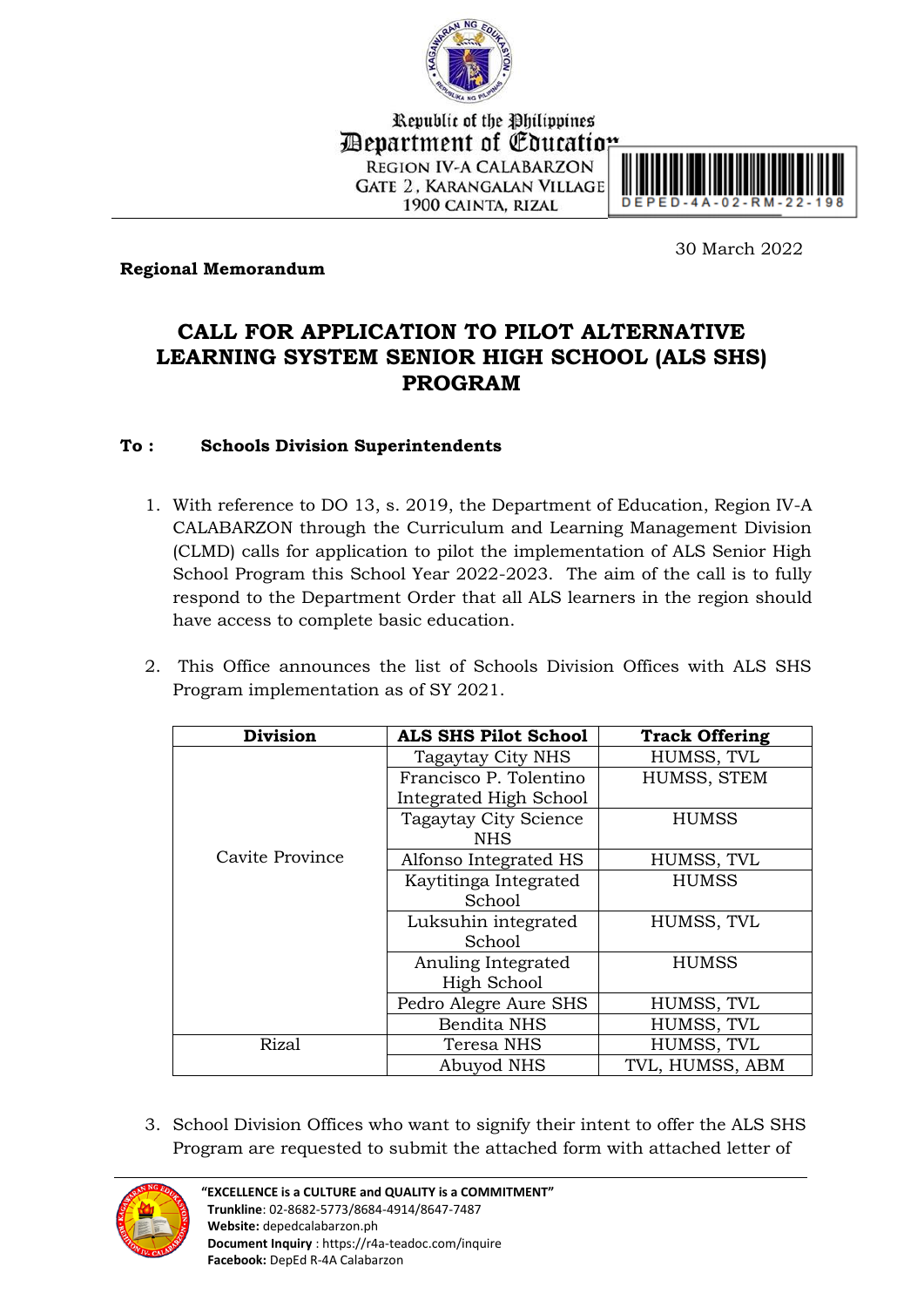intent addressed to the Regional Director signed by Schools Division Superintendent.

4. Immediate dissemination of the Memorandum is desired.

**FRANCIS CESAR B. BRINGAS** Regional Director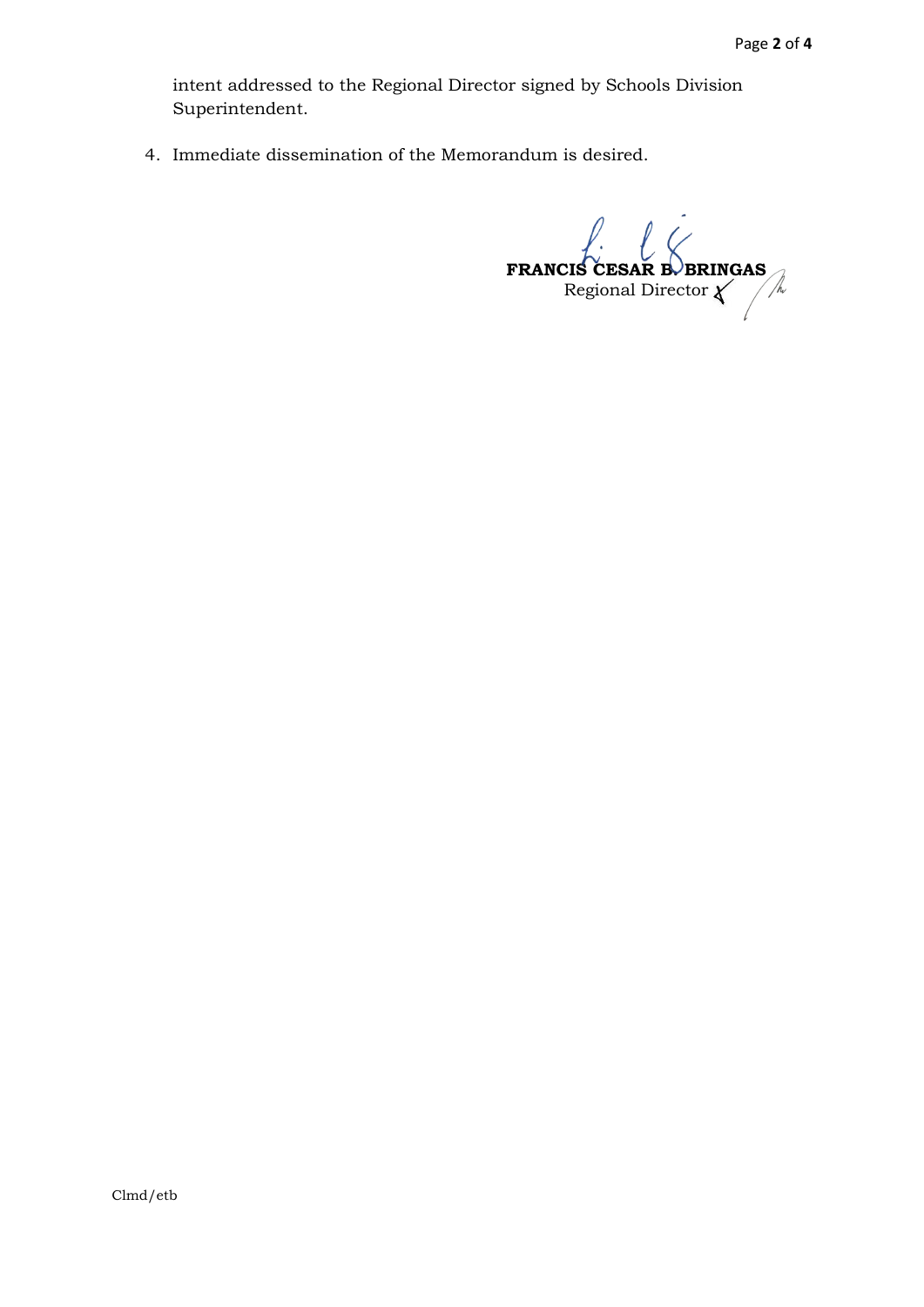#### **ALTERNATIVE LEARNING SYSTEM SENIOR HIGH SCHOOL APPLICATION FORM**

# **PART I: Overview of the School**

| A. School Information                   |          |       |                       |  |
|-----------------------------------------|----------|-------|-----------------------|--|
| Name of School                          |          |       |                       |  |
| School I.D.                             |          |       |                       |  |
| School Address                          |          |       |                       |  |
| Email Address                           |          |       |                       |  |
| <b>Contact Number</b>                   |          |       |                       |  |
| <b>B.</b> Contact Person                |          |       |                       |  |
| Name                                    | Position | Email | <b>Contact Number</b> |  |
|                                         |          |       |                       |  |
|                                         |          |       |                       |  |
|                                         |          |       |                       |  |
|                                         |          |       |                       |  |
| C. School Vision and Mission Statements |          |       |                       |  |
|                                         |          |       |                       |  |
|                                         |          |       |                       |  |
|                                         |          |       |                       |  |
|                                         |          |       |                       |  |
|                                         |          |       |                       |  |
|                                         |          |       |                       |  |
|                                         |          |       |                       |  |

### Part II: Program Description

| A. Rationale                                                               |  |  |  |
|----------------------------------------------------------------------------|--|--|--|
| B. Brief Description of the program                                        |  |  |  |
| C. Target learners                                                         |  |  |  |
| D. Brief Description of the recruitment process/mapping                    |  |  |  |
| E. Entry Level Assessment                                                  |  |  |  |
| Orientation                                                                |  |  |  |
| Assessment and placement                                                   |  |  |  |
| <b>Counselling Services</b>                                                |  |  |  |
| Organization of Learning Groups                                            |  |  |  |
| F. Learning Interventions                                                  |  |  |  |
| a. Curriculum Framework (briefly describe the curriculum framework in      |  |  |  |
| terms of:                                                                  |  |  |  |
| Preferred track and strand                                                 |  |  |  |
| 2. Competencies                                                            |  |  |  |
| 3. Incorporate the six (6) learning strands of ALS depending on the        |  |  |  |
| preferred curriculum structure of the school.                              |  |  |  |
| 4. Specification of each competency                                        |  |  |  |
| 5. Functional content                                                      |  |  |  |
| b. Learning materials (What are the learning materials to be used by the   |  |  |  |
| school                                                                     |  |  |  |
| c. Delivery system (Briefly discuss learning modalities, class structuring |  |  |  |
| and schedules, teaching loads as well as counselling and learner           |  |  |  |
| support system)                                                            |  |  |  |